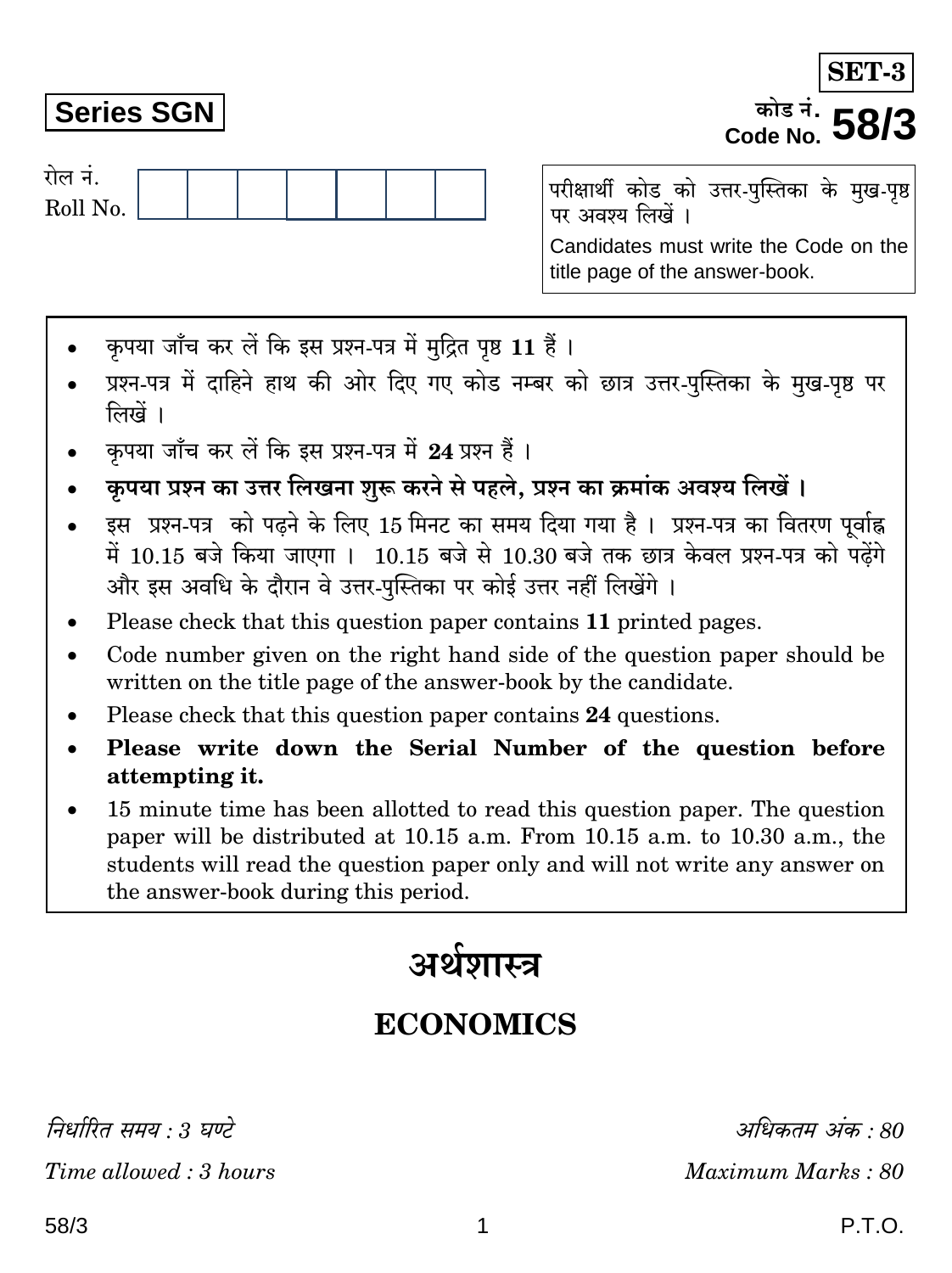# सामान्य निर्देश:

- दोनों खण्डों के **सभी** प्रश्न अनिवार्य हैं ।  $(i)$
- प्रत्येक प्रश्न के निर्धारित अंक उसके सामने दिए गए हैं ।  $(ii)$
- प्रश्न संख्या 1 4 तथा 13 16 अति लघृत्तरात्मक प्रश्न हैं. जिनमें प्रत्येक का 1 अंक है ।  $(iii)$ इनका प्रत्येक का उत्तर **एक वाक्य** में ही अपेक्षित है ।
- प्रश्न संख्या 5 6 और 17 18 लघुत्तरात्मक प्रश्न हैं, जिनमें प्रत्येक के 3 अंक हैं ।  $(iv)$ प्रत्येक का उत्तर सामान्यतः 60 शब्दों से अधिक नहीं होना चाहिए ।
- प्रश्न संख्या 7 9 और 19 21 भी लघुत्तरात्मक प्रश्न हैं, जिनमें प्रत्येक के 4 अंक हैं ।  $(v)$ प्रत्येक का उत्तर सामान्यतः 70 शब्दों से अधिक नहीं होना चाहिए ।
- प्रश्न संख्या 10 12 और 22 24 दीर्घ उत्तरात्मक प्रश्न हैं. जिनमें प्रत्येक के 6 अंक  $(vi)$ हैं । प्रत्येक का उत्तर सामान्यतः 100 शब्दों से अधिक नहीं होना चाहिए ।
- उत्तर संक्षिप्त तथा तथ्यात्मक होने चाहिए तथा यथासंभव ऊपर दी गई शब्द सीमा के अंतर्गत  $(iii)$ ही दिए जाने चाहिए ।

#### **General Instructions:**

- $(i)$ **All** questions in both the sections are compulsory.
- $(ii)$ Marks for questions are indicated against each question.
- $(iii)$ Question Nos.  $1 - 4$  and  $13 - 16$  are very short-answer questions carrying 1 mark each. They are required to be answered in **one sentence** each.
- $(iv)$ Question Nos.  $5 - 6$  and  $17 - 18$  are short-answer questions carrying 3 marks each. Answers to them should normally not exceed 60 words each.
- Question Nos.  $7 9$  and  $19 21$  are also short-answer questions carrying  $(v)$ 4 marks each. Answers to them should normally not exceed 70 words each.
- $(vi)$ Question Nos.  $10 - 12$  and  $22 - 24$  are long-answer questions carrying 6 marks each. Answers to them should normally not exceed 100 words each.
- Answers should be brief and to the point and the above word limits  $(vii)$ should be adhered to as far as possible.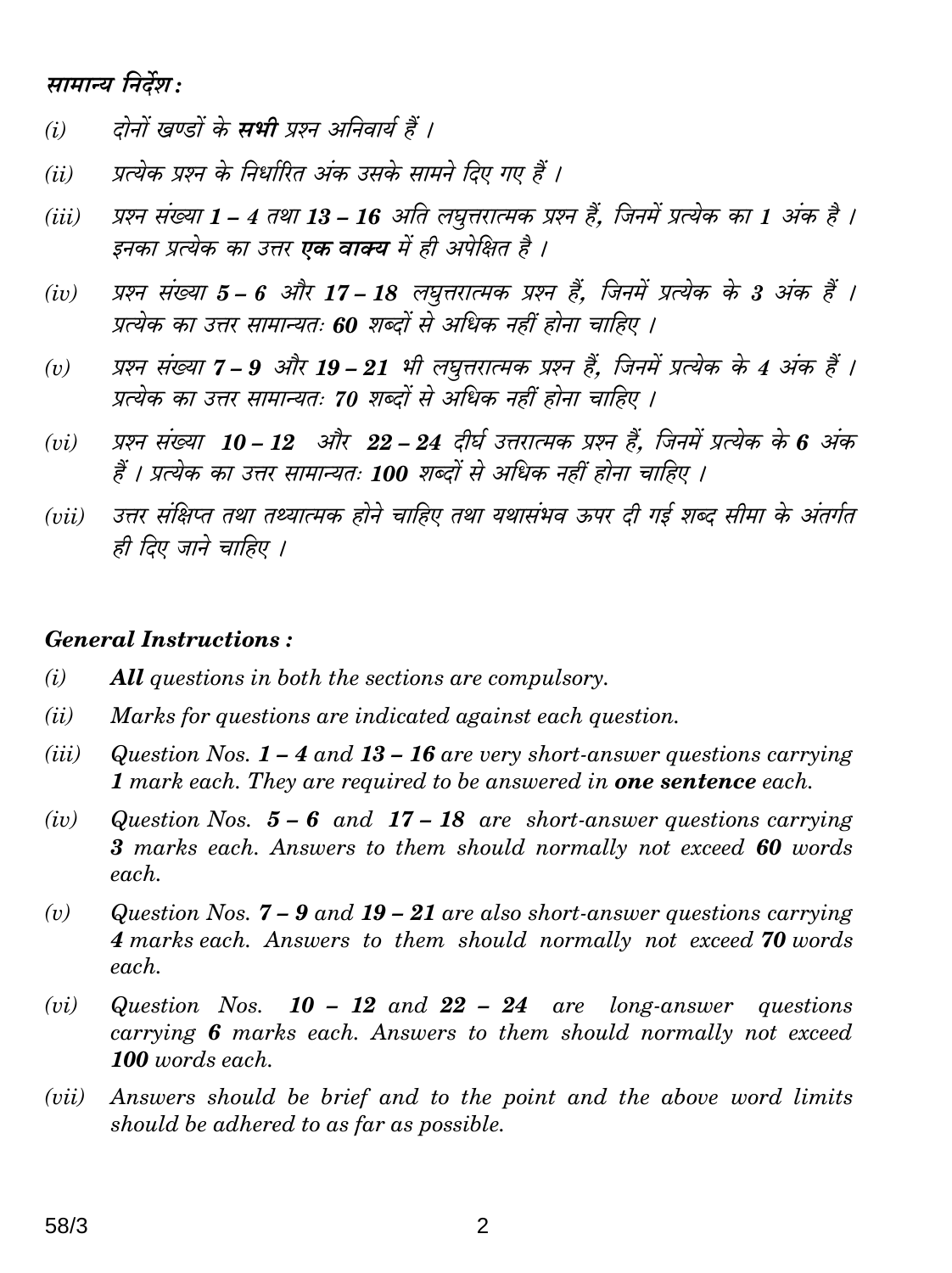#### खण्ड अ

#### **SECTION A**

- जब 100 इकाई उत्पादन करने की कुल स्थिर लागत ₹ 30 हो और औसत परिवर्ती लागत 1. ₹ 3 हो, तो कुल लागत होगी : (सही विकल्प चुनिए)
	- $(\overline{a})$  $\overline{\tau}$  3
	- (ख) ₹ 30
	- $(\pi)$  $\overline{z}$  270
	- $(\overline{v})$ ₹ 330

When the total fixed cost of producing 100 units is  $\overline{\xi}$  30 and the average variable cost  $\overline{\tau}$  3, total cost is: (Choose the correct alternative)

- $\overline{\overline{\xi}}$  3  $(a)$
- ₹ 30 (b)
- $(c)$ ₹ 270
- $(d)$ ₹ 330
- जब औसत उत्पाद (AP) अधिकतम होता है, तब सीमांत उत्पाद (MP) : (सही विकल्प  $2.$ चूनिए)
	- औसत उत्पाद के समान होता है (क)
	- औसत उत्पाद से कम होता है (ख)
	- औसत उत्पाद से अधिक होता है  $(\Pi)$
	- (घ) उपर्युक्त में से कोई भी हो सकता है

 $\boldsymbol{\mathit{1}}$ 

 $\boldsymbol{\mathit{1}}$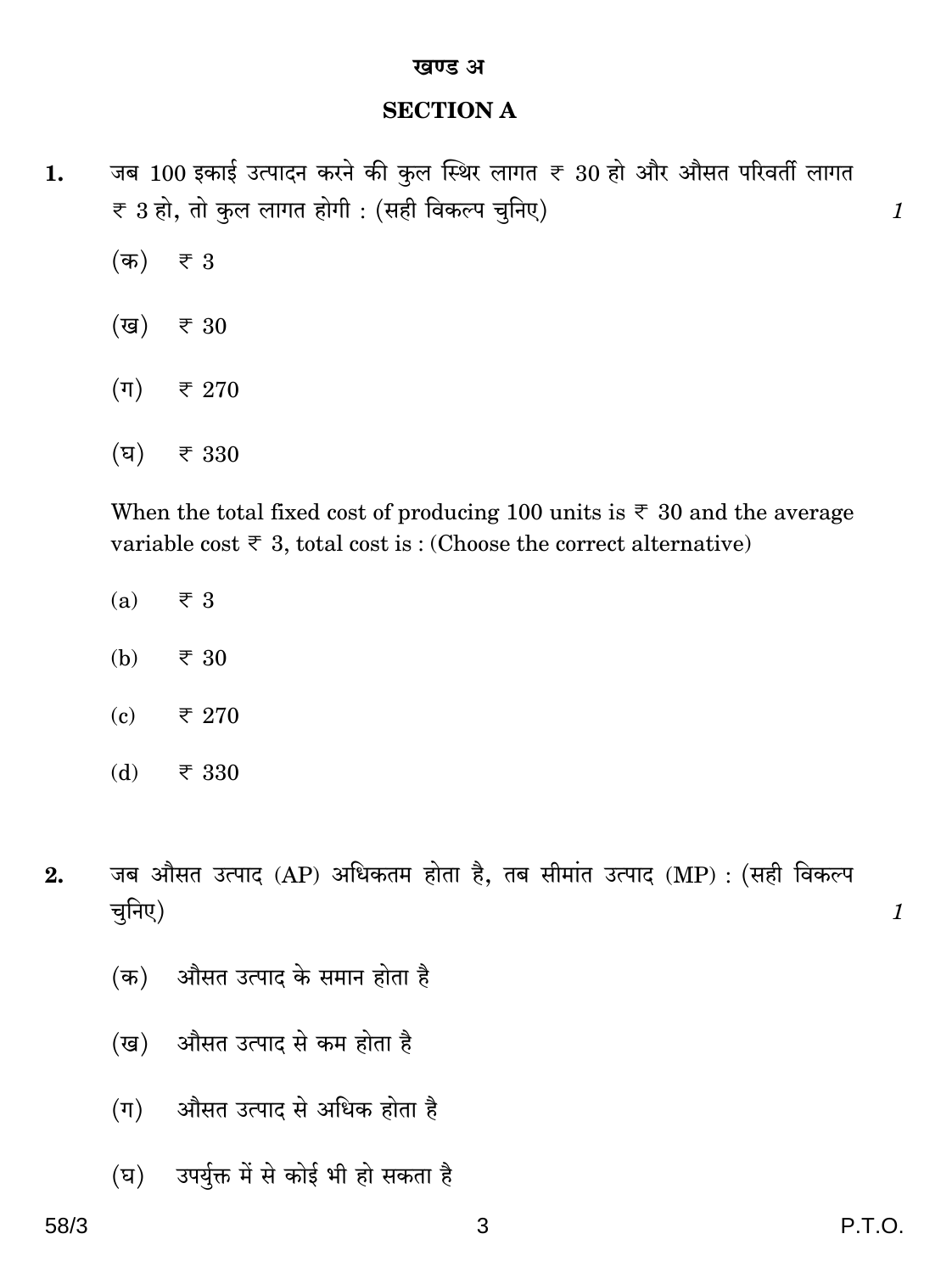When the Average Product (AP) is maximum, the Marginal Product  $(MP)$  is: (Choose the correct alternative)

|    | (a) | Equal to AP                                                                |                |
|----|-----|----------------------------------------------------------------------------|----------------|
|    | (b) | Less than AP                                                               |                |
|    | (c) | More than AP                                                               |                |
|    | (d) | Can be any one of the above                                                |                |
| 3. |     | सकारात्मक (आदर्शक) अर्थशास्त्र का एक उदाहरण दीजिए ।                        | $\mathcal{I}$  |
|    |     | State one example of positive economics.                                   |                |
| 4. |     | स्थिर (निश्चित) लागत की परिभाषा दीजिए ।                                    | $\mathcal{I}$  |
|    |     | Define fixed cost.                                                         |                |
| 5. |     | "तकनीक के चयन" की केन्द्रीय समस्या समझाइए ।                                | $\mathfrak{Z}$ |
|    |     | अथवा                                                                       |                |
|    |     | "किसके लिए उत्पादन किया जाय" की केन्द्रीय समस्या समझाइए ।                  | $\mathfrak{z}$ |
|    |     | Explain the central problem of "choice of technique".                      |                |
|    |     | <b>OR</b>                                                                  |                |
|    |     | Explain the central problem of "for whom to produce".                      |                |
| 6. |     | बेलोच माँग से क्या अभिप्राय है ? पूर्णतया बेलोच माँग से इसकी तुलना कीजिए । | $\mathfrak{Z}$ |
|    |     | What is moant by inclustic demand ? Compare it with perfectly inclustic    |                |

What is meant by inelastic demand? Compare it with perfectly inelastic demand.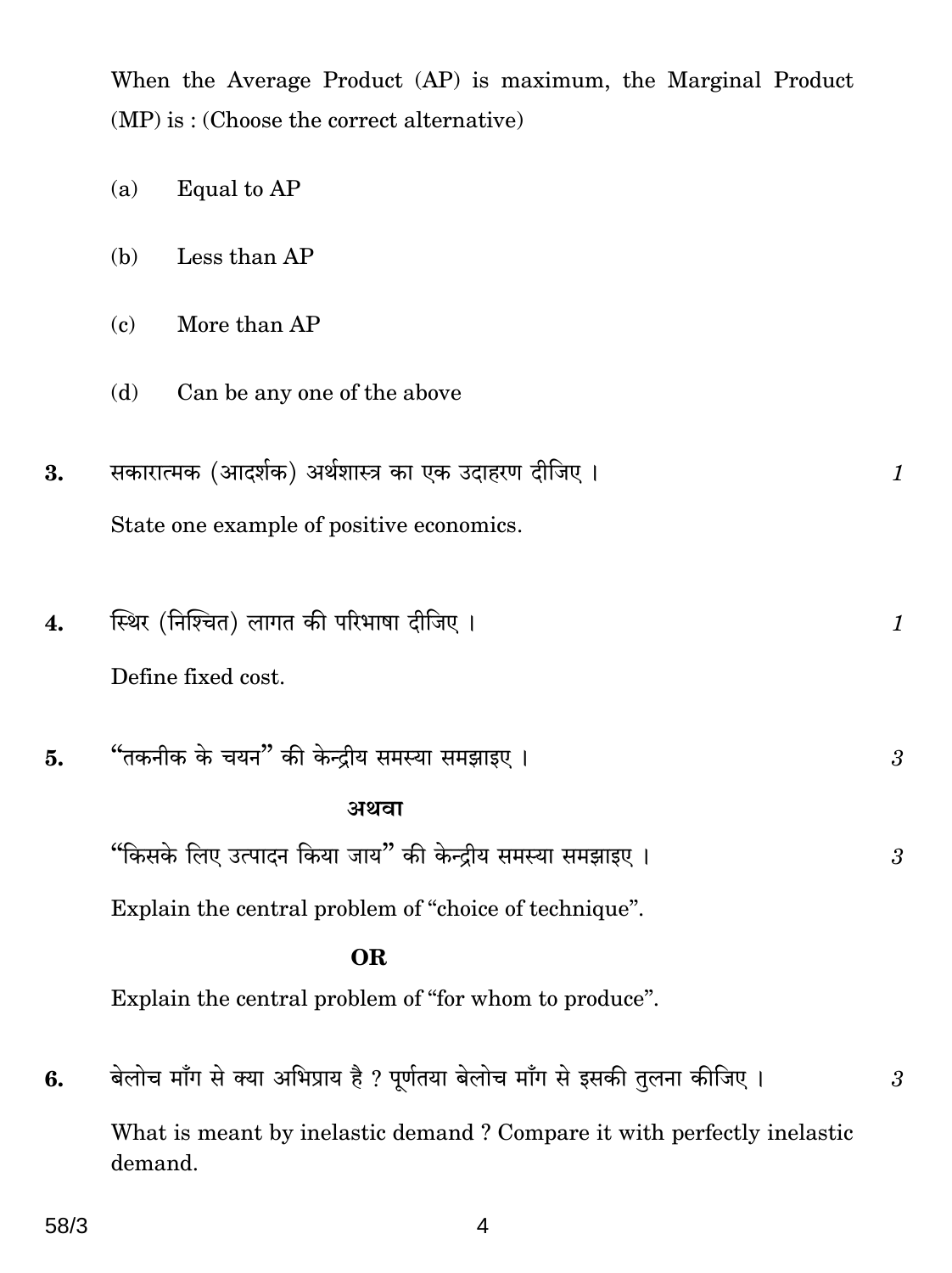- जब एक वस्तु की कीमत ₹ 4 प्रति इकाई से बढ़कर ₹ 5 प्रति इकाई होती है, तो इसकी 7. बाज़ार पर्ति 100 इकाई से बढ़कर 120 इकाई हो जाती है । पर्ति की कीमत लोच का परिकलन कीजिए । क्या पूर्ति लोचदार है ? कारण दीजिए ।  $\overline{4}$ When the price of a commodity changes from  $\overline{\tau}$  4 per unit to  $\overline{\tau}$  5 per unit, its market supply rises from 100 units to 120 units. Calculate the price elasticity of supply. Is supply elastic? Give reason.
- उच्चतम कीमत सीमा निर्धारण से क्या अभिप्राय है ? इसके परिणाम समझाइए । 8.  $\boldsymbol{\mathcal{A}}$ What is meant by price ceiling? Explain its implications.
- एक वस्तु की कीमत पता होने पर एक उपभोक्ता यह कैसे तय करेगा कि वह उस वस्तु की 9. कितनी मात्रा खरीदे ? समझाइए ।

#### अथवा

अनधिमान वक्र क्या है ? अनधिमान वक्रों की तीन विशेषताएँ बताइए ।

Given the price of a good, how will a consumer decide as to how much quantity to buy of that good? Explain.

#### OR.

What is Indifference Curve? State three properties of indifference curves.

एकाधिकारी प्रतियोगिता की तीन विशेषताएँ बताइए । इनमें से कौन-सी विशेषता इसे पूर्ण 10. प्रतियोगिता से भिन्न करती है और क्यों ?

#### अथवा

निम्नलिखित के परिणाम समझाइए :

- (क) पूर्ण प्रतियोगिता में फर्मों के प्रवेश करने और उद्योग छोडने की स्वतंत्रता
- अल्पाधिकार में गैर-कीमत प्रतियोगिता (ख)

6

6

 $\boldsymbol{4}$ 

 $\overline{4}$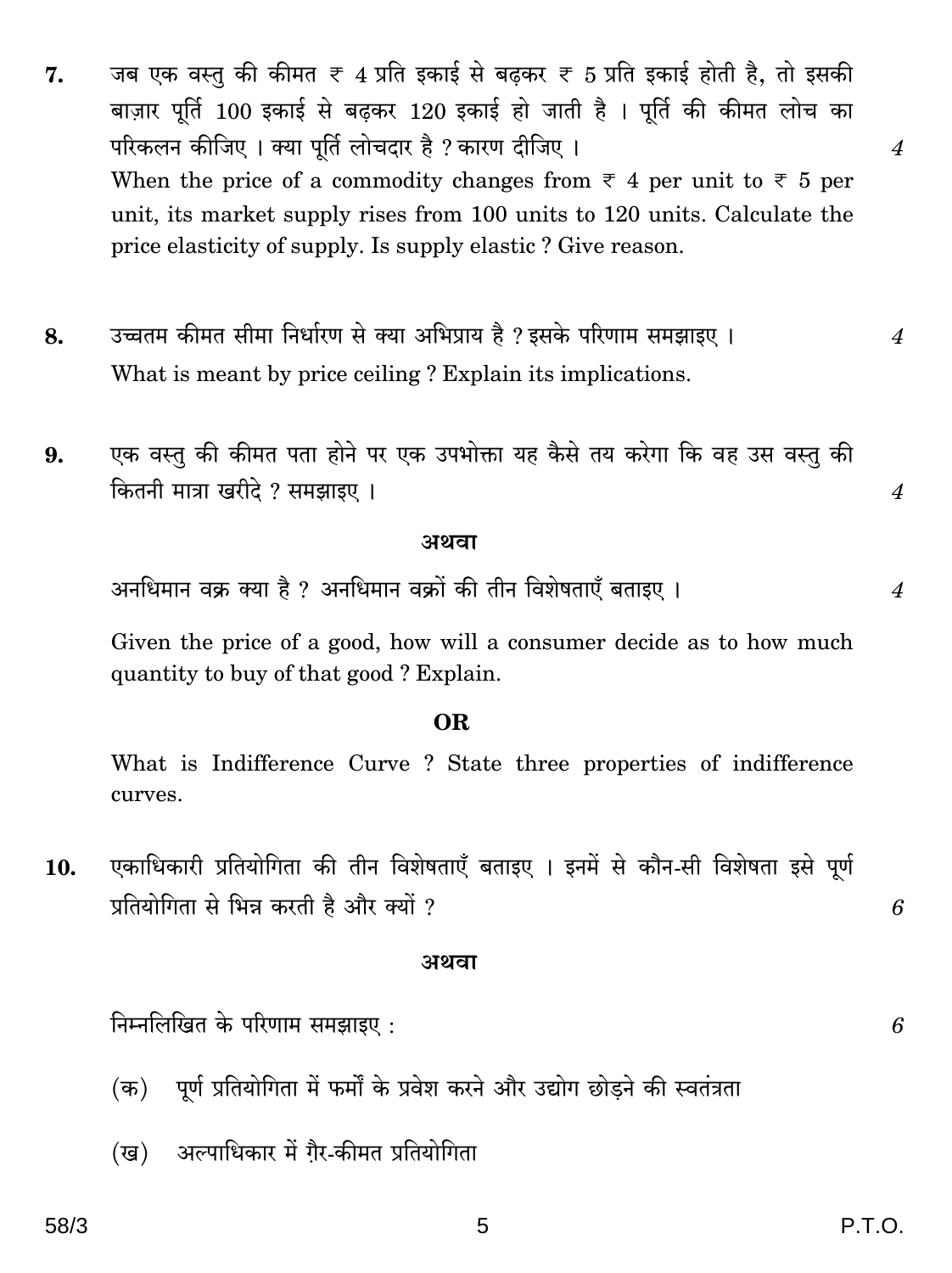State three characteristics of monopolistic competition. Which of the characteristics separates it from perfect competition and why?

### OR.

Explain the implications of the following:

- Freedom of entry and exit of firms under perfect competition  $(a)$
- Non-price competition under oligopoly (b)
- अनधिमान वक्र विश्लेषण द्वारा उपभोक्ता के संतुलन की शर्तें समझाइए । 11. Explain the conditions of consumer's equilibrium using Indifference Curve Analysis.
- सीमांत आगम (सम्प्राप्ति) और सीमांत लागत की सहायता से उत्पादक के संतुलन की शर्तें 12. समझाइए । Explain the conditions of producer's equilibrium in terms of marginal revenue and marginal cost.

# खण्ड ब **SECTION B**

मुद्रा आपूर्ति की परिभाषा दीजिए । 13.

Define money supply.

- निम्नलिखित में से कौन-सा राष्ट्रीय आय को प्रभावित करता है ? (सही विकल्प चुनिए) 14.
	- (क) वस्तु एवं सेवा कर
	- (ख) निगम कर
	- (ग) आर्थिक सहायता
	- (घ) उपर्युक्त में से कोई नहीं

6

 $\mathcal{I}$ 

 $\mathcal{I}$ 

6

6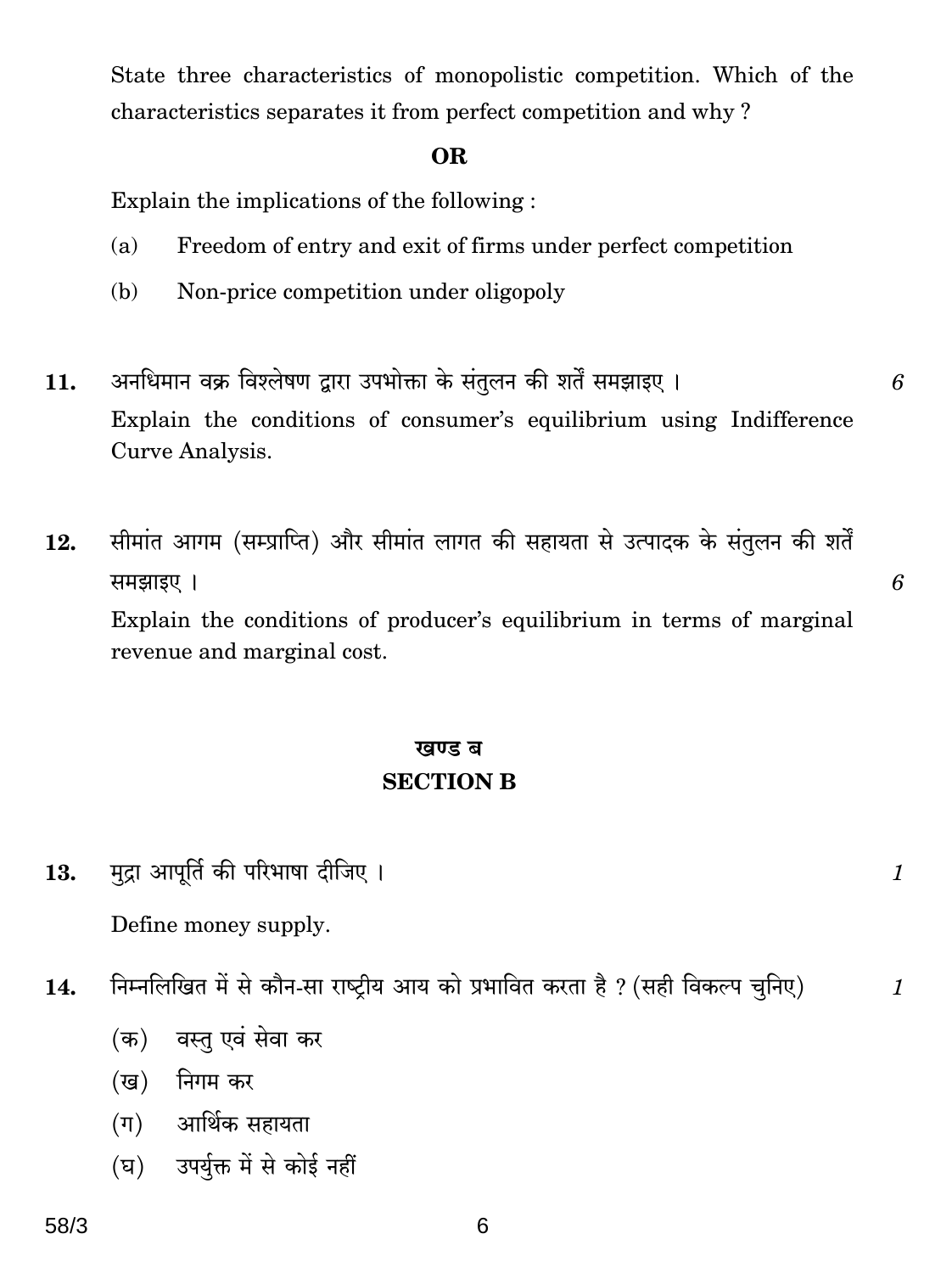Which of the following affects national income? (Choose the correct alternative)

- $(a)$ Goods and Services tax
- $(b)$ Corporation tax
- **Subsidies**  $(c)$
- None of the above (d)
- उपभोग वक्र उदगम से क्यों नहीं शुरू होता है ? 15.

Why does consumption curve not start from the origin?

केन्द्रीय बैंक ऐसा करके ऋण की उपलब्धता को बढा सकता है: (सही विकल्प चुनिए) 16.

- (क) पुनर्खरीद दर (रेपो रेट) बढाकर
- प्रति पुनर्खरीद दर (रिवर्स रेपो रेट) बढ़ाकर (ख)
- (ग) सरकारी प्रतिभूतियाँ खरीदकर
- सरकारी प्रतिभूतियाँ बेचकर (घ)

The central bank can increase availability of credit by: (Choose the correct alternative)

- Raising reporate  $(a)$
- $(b)$ Raising reverse reporate
- Buying government securities  $(c)$
- $(d)$ Selling government securities

 $\boldsymbol{\mathit{1}}$ 

 $\mathcal{I}_{\mathcal{L}}$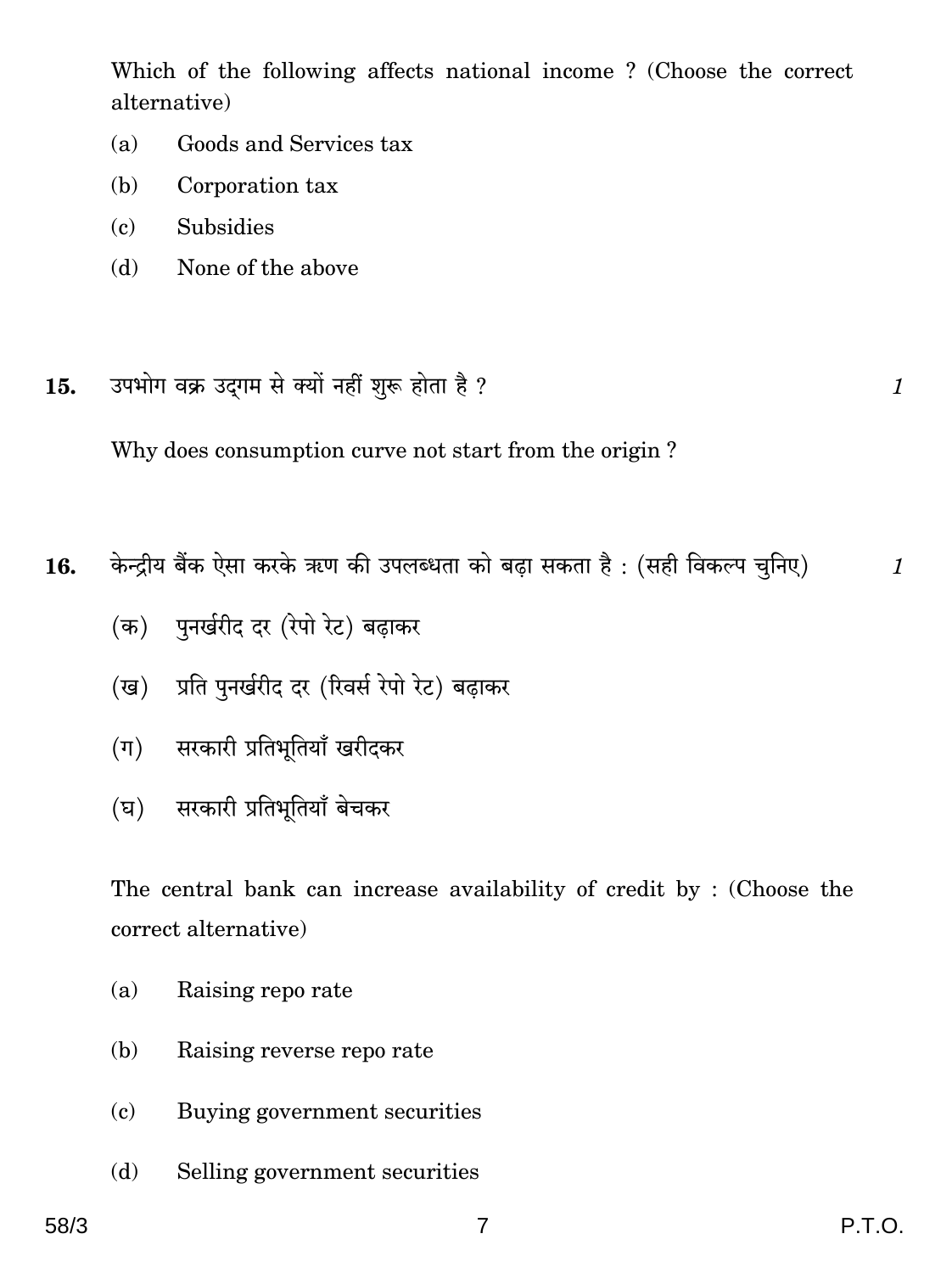#### अथवा

निम्नलिखित में से कौन-सी अंतिम वस्तुएँ हैं और कौन-सी मध्यवर्ती ? कारण दीजिए । 3

3

3

- (क) चाय स्टॉल द्वारा दूध की खरीद
- (ख) स्कुल द्वारा बस की खरीद
- स्कूल कैन्टीन से विद्यार्थी द्वारा जूस की खरीद  $(\pi)$

Given nominal income, how can we find real income? Explain.

#### **OR**

Which among the following are final goods and which are intermediate goods? Give reasons.

- $(a)$ Milk purchased by a tea stall
- Bus purchased by a school (b)
- Juice purchased by a student from the school canteen  $\epsilon$
- गुणक की परिभाषा दीजिए । सीमांत उपभोग प्रवृत्ति और गुणक के बीच क्या संबंध है ? यदि 18. गुणक का मान 4 हो, तो सीमांत उपभोग प्रवृत्ति का परिकलन कीजिए । Define multiplier. What is the relation between marginal propensity to consume and multiplier? Calculate the marginal propensity to consume if the value of multiplier is 4.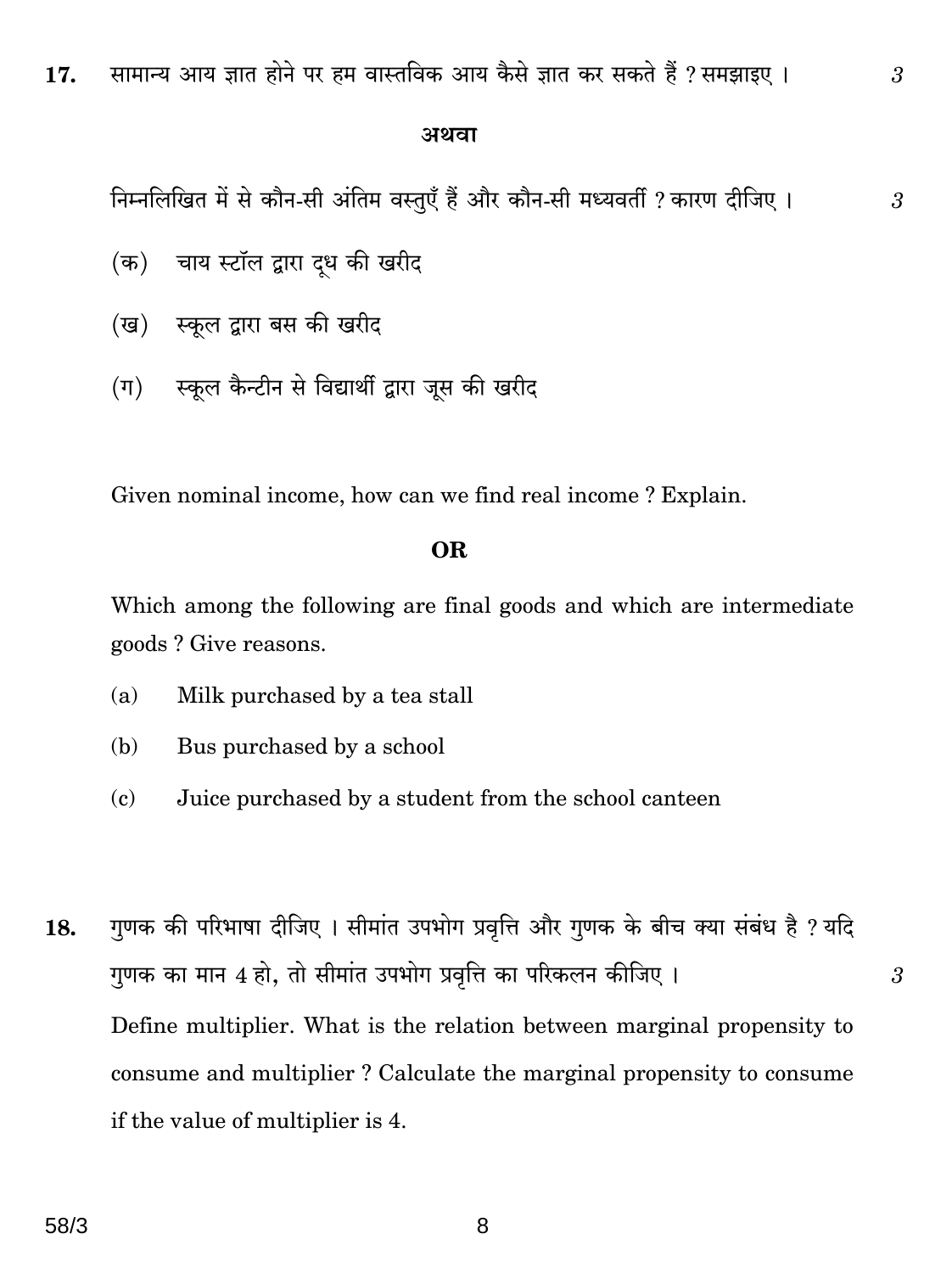मुद्रास्फीतिकारी अंतराल से क्या अभिप्राय है ? इस अंतराल को कम करने के तीन उपाय 19. बताइए ।

#### अथवा

समग्र (कुल) माँग से क्या अभिप्राय है ? इसके घटक बताइए ।

What is meant by inflationary gap? State three measures to reduce this gap.

#### OR.

What is meant by aggregate demand? State its components.

सीमांत उपभोग प्रवृत्ति का मूल्य 0.6 है और अर्थव्यवस्था की प्रारम्भिक आय ₹ 100 करोड़ 20. है। आय, उपभोग और बचत दिखाते हए एक तालिका तैयार कीजिए। यदि स्वायत्त निवेश ₹ 80 करोड हो, तो आय का संतुलन स्तर भी दिखाइए। The value of marginal propensity to consume is  $0.6$  and initial income in the economy is  $\overline{\tau}$  100 crores. Prepare a schedule showing Income, Consumption and Saving. Also show the equilibrium level of income by assuming autonomous investment of  $\overline{\epsilon}$  80 crores.

- भारतीय रिज़र्व बैंक की "अंतिम ऋणदाता" के रूप में भूमिका समझाइए । 21.  $\overline{4}$ Explain the role of the Reserve Bank of India as the "lender of last resort".
- विनिमय दर में वृद्धि के राष्ट्रीय आय पर प्रभाव समझाइए ।  $(\overline{a})$ 22. 6 भगतान संतुलन में 'घाटे' की अवधारणा समझाइए ।  $(\overline{g})$ 
	- Explain the impact of rise in exchange rate on national income.  $(a)$
	- Explain the concept of 'deficit' in balance of payments. (b)

 $\boldsymbol{4}$ 

 $\overline{4}$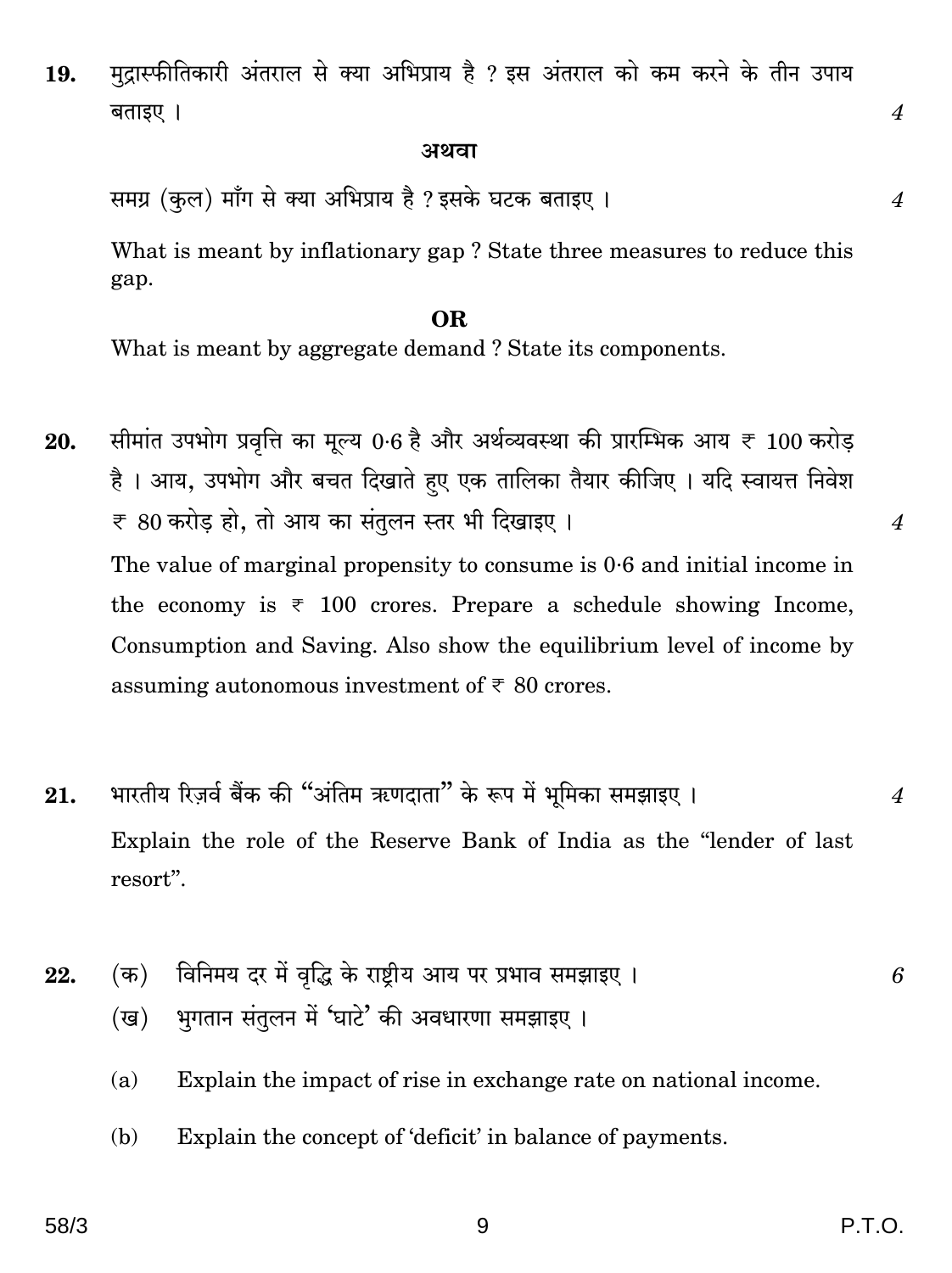परिकलन कीजिए (क) बाज़ार कीमत पर निवल राष्ट्रीय उत्पाद, तथा (ख) साधन (उपादान) 23. लागत पर सकल घरेलू उत्पाद:  $4 + 2 = 6$ 

|                                        | (रू करोड़ों में) |
|----------------------------------------|------------------|
| किराया और ब्याज                        | 6,000            |
| मज़दूरी तथा वेतन                       | 1,800            |
| अवितरित लाभ                            | 400              |
| निवल अप्रत्यक्ष कर                     | 100              |
|                                        | 20               |
| निगम कर                                | 120              |
| विदेशों को निवल कारक आय                | 70               |
| लाभांश                                 | 80               |
| अचल पूँजी का उपभोग                     | 50               |
| नियोजकों द्वारा सामाजिक सुरक्षा अंशदान | 200              |
| मिश्रित आय                             | 1,000            |
|                                        | आर्थिक सहायता    |

Calculate (a) Net National Product at market price, and (b) Gross Domestic Product at factor cost :

| $(\bar{z}$ in crores)                                                                                                                                                                                                                                                 |
|-----------------------------------------------------------------------------------------------------------------------------------------------------------------------------------------------------------------------------------------------------------------------|
| 6,000                                                                                                                                                                                                                                                                 |
| 1,800                                                                                                                                                                                                                                                                 |
| 400                                                                                                                                                                                                                                                                   |
| 100                                                                                                                                                                                                                                                                   |
| 20                                                                                                                                                                                                                                                                    |
| 120                                                                                                                                                                                                                                                                   |
| 70                                                                                                                                                                                                                                                                    |
| 80                                                                                                                                                                                                                                                                    |
| 50                                                                                                                                                                                                                                                                    |
| 200                                                                                                                                                                                                                                                                   |
| 1,000                                                                                                                                                                                                                                                                 |
| Rent and interest<br>Wages and salaries<br>Undistributed profit<br>Net indirect taxes<br><b>Subsidies</b><br>Corporation tax<br>Net factor income to abroad<br>Dividends<br>Consumption of fixed capital<br>Social security contribution by employers<br>Mixed income |